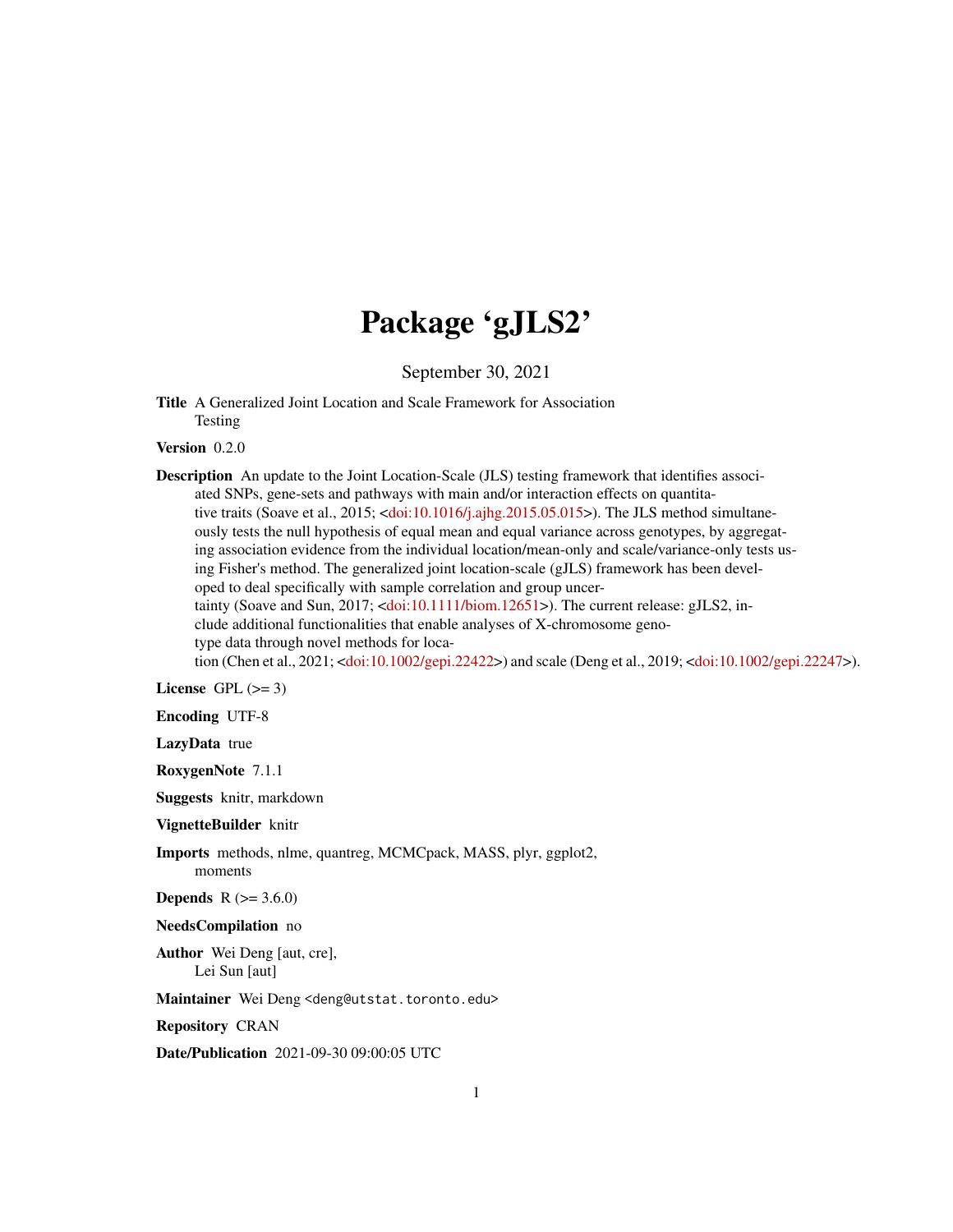### <span id="page-1-0"></span>R topics documented:

| Index | 19 |
|-------|----|
|       |    |
|       |    |
|       |    |
|       |    |
|       |    |
|       |    |
|       |    |
|       |    |

chrXdat *X-chromosomal example using the 1000 Genomes Project data*

#### Description

A dataset containing real genotypes of 5 X-chromosomal SNPs and simulated phenotype of 473 unrelated samples from the 1000 Genomes Project.

#### Usage

chrXdat

#### Format

A data frame with 473 rows and 11 variables:

FID Family ID.

IID Individual ID.

PAT Paternal individual ID.

MAT Maternal individual ID.

SEX The genetic sex of a individual.

PHENOTYPE The quantitative trait value, simulated from a standard normal distribution.

rs5983012\_A The genotype of SNP with MAF roughly equal to 0.1 in females.

rs4119090\_G The genotype of SNP with MAF roughly equal to 0.2 in females.

rs5911042\_T The genotype of SNP with MAF roughly equal to 0.3 in females.

rs986810\_C The genotype of SNP with MAF roughly equal to 0.4 in females.

rs180495\_G The genotype of SNP with MAF roughly equal to 0.45 in females.

#### Source

<https://www.internationalgenome.org/data/>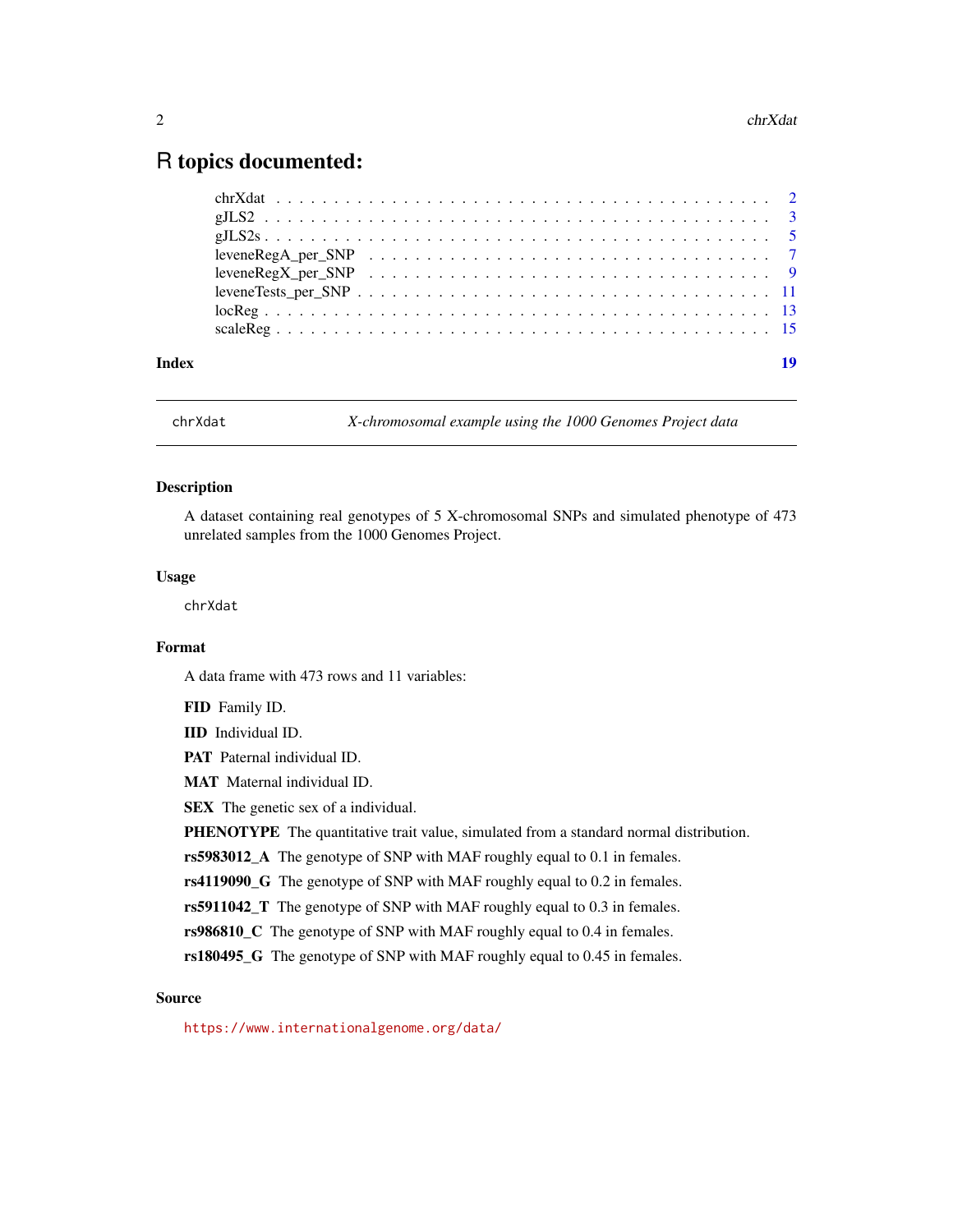<span id="page-2-0"></span>

#### Description

This function takes as input the genotype of a SNP (GENO), the SEX (SEX), and a quantitative trait (Y) in a sample population, and possibly additional covariates, such as principal components. The function returns the location and scale association *p*-values for each SNP, as well as the gJLS pvalue, which provides the combined evidence via Fisher's method (Soave et al., 2015, 2017). To perform this analysis genome-wide, we recommend to use the R-plugin written for PLINK, see gJLSPLINK for more details.

#### Usage

```
gJLS2(
  GENO,
  Y,
  COVAR = NULL,SEX = NULL,Xchr = FALSE,
  transformed = TRUE,
  loc\_alg = "LAD",related = FALSE,
  cov.structure = "corCompSymm",
  clust = NULL,
  genotypic = FALSE,
  origLev = FALSE,
  centre = "median",
  XchrMethod = 3
)
```

| GENO       | a list of a genotype matrix/vector of SNPs, must contain values 0, 1, 2's coded<br>for the number of reference allele. Alternatively, for imputed genotypes, it<br>could either be a vector of dosage values between 0 and 2, or a list of matrix<br>of genotype probabilities, numerically between 0 and 1 for each genotype. The<br>length/dimension of GENO should match that of Y, and/or SEX and COVAR. |
|------------|--------------------------------------------------------------------------------------------------------------------------------------------------------------------------------------------------------------------------------------------------------------------------------------------------------------------------------------------------------------------------------------------------------------|
| γ          | a vector of quantitative traits, such as human height.                                                                                                                                                                                                                                                                                                                                                       |
| COVAR      | optional: a vector or matrix of covariates that are used to reduce bias due to<br>confounding, such as age.                                                                                                                                                                                                                                                                                                  |
| <b>SEX</b> | optional: the genetic sex of individuals in the sample population, must be a<br>vector of 1 and 2 following the default sex code is 1 for males and 2 for females<br>in PLINK.                                                                                                                                                                                                                               |
| Xchr       | a logical indicator for whether the analysis is for X-chromosome SNPs.                                                                                                                                                                                                                                                                                                                                       |
|            |                                                                                                                                                                                                                                                                                                                                                                                                              |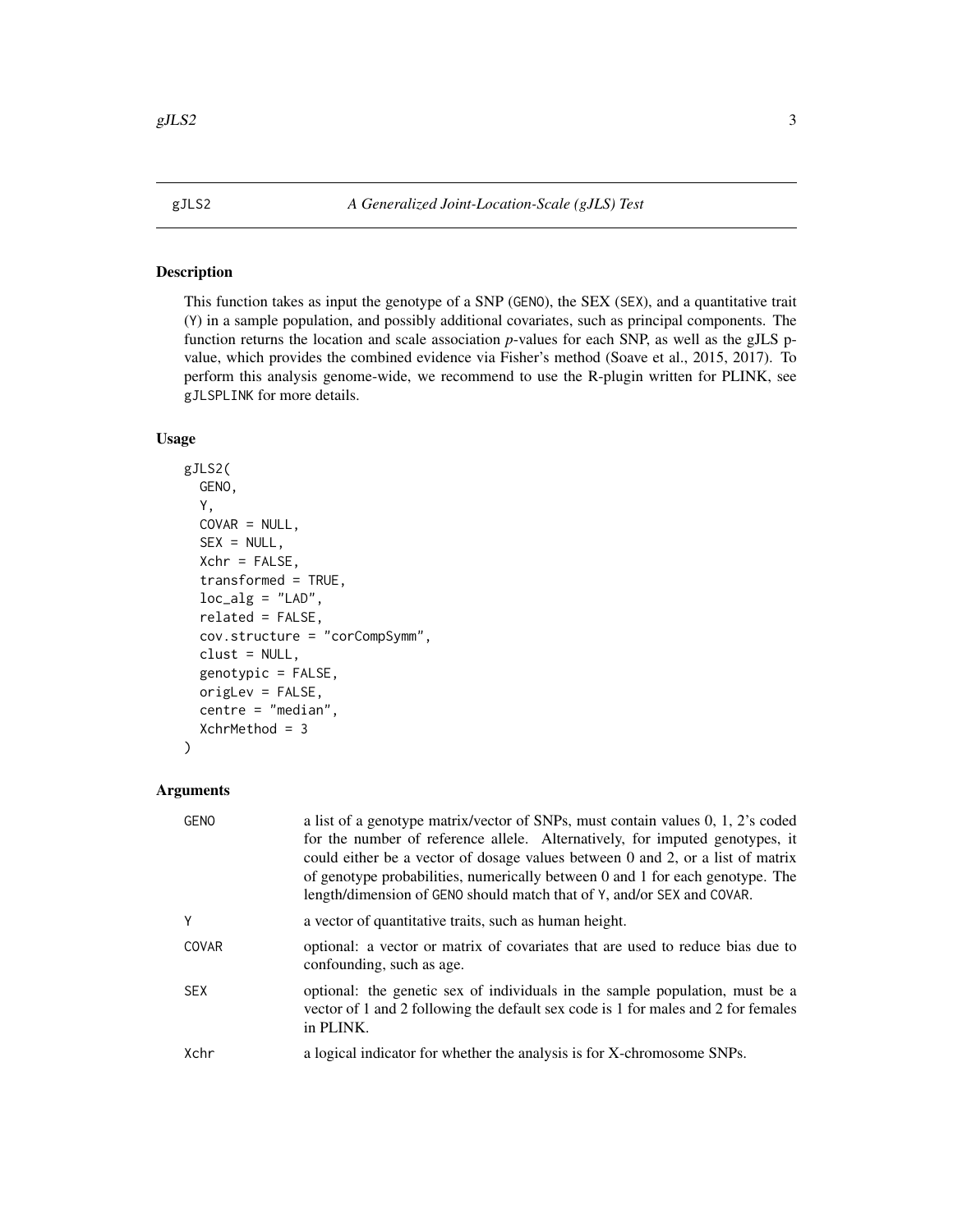<span id="page-3-0"></span>

| transformed   | a logical indicating whether the quantitative response Y should be transformed<br>using a rank-based method to resemble a normal distribution; recommended for<br>traits with non-symmetric distribution. The default option is TRUE.                                                                                                                                                                                                                                                                                                                                                                       |
|---------------|-------------------------------------------------------------------------------------------------------------------------------------------------------------------------------------------------------------------------------------------------------------------------------------------------------------------------------------------------------------------------------------------------------------------------------------------------------------------------------------------------------------------------------------------------------------------------------------------------------------|
| loc_alg       | a character indicating the type of algorithm to compute the centre in stage 1;<br>the value is either "OLS", corresponding to an ordinary linear regression un-<br>der Gaussian assumptions to compute the mean, or "LAD", corresponding to a<br>quantile regression to compute the median. The recommended default option is<br>"LAD". For the quantile regression, the function calls quantreg:: rq and the<br>median is estimated using either the "br" (smaller samples) or "sfn" (larger sam-<br>ples and sparse problems) algorithm depending the sample size, for more details<br>see ?quantreg::rq. |
| related       | optional: a logical indicating whether the samples should be treated as related;<br>if TRUE while no relatedness covariance information is given, it is then estimated<br>under a cov. structure and assumes this structure among all within-group er-<br>rors pertaining to the same pair/cluster if specified using clust. This option<br>currently only applies to autosomal SNPs.                                                                                                                                                                                                                       |
| cov.structure | optional: should be one of standard classes of correlation structures listed in<br>corClasses from R package nlme. See ?corClasses. The most commonly<br>used option is corCompSymm for a compound symmetric correlation structure.<br>This option currently only applies to autosomal SNPs.                                                                                                                                                                                                                                                                                                                |
| clust         | optional: a factor indicating the grouping of samples; it should have at least two<br>distinct values. It could be the family ID (FID) for family studies. This option<br>currently only applies to autosomal SNPs.                                                                                                                                                                                                                                                                                                                                                                                         |
| genotypic     | a logical indicating whether the variance homogeneity should be tested with<br>respect to an additively (linearly) coded or non-additively coded geno_one. The<br>former has one less degree of freedom than the latter and is the default option.<br>For dosage genotypes without genotypic probabilities, genotypic is forced to<br>be FALSE.                                                                                                                                                                                                                                                             |
| origLev       | a logical indicator for whether the reported p-values should also include original<br>Levene's test.                                                                                                                                                                                                                                                                                                                                                                                                                                                                                                        |
| centre        | a character indicating whether the absolute deviation should be calculated with<br>respect to "median" or "mean" in the traditional sex-specific and Fisher com-<br>bined Levene's test p-values (three tests) for X-chromosome. The default value<br>is "median". This option applies to sex-specific analysis using original Levene's<br>test (i.e. when regression\$\$=\$\$TRUE).                                                                                                                                                                                                                        |
| XchrMethod    | an integer taking values $0$ (reports all models), 1.1, 1.2, 2, 3, for the choice of X-<br>chromosome location association testing models; for more details, see locReg.                                                                                                                                                                                                                                                                                                                                                                                                                                    |

#### Value

a vector of location, scale and combined gJLS p-values for each SNP.

#### Note

For a genome-scan, we recommend to run this in PLINK via the plugin function gJLSPLINK, especially for large datasets and those with more than 20 covariates.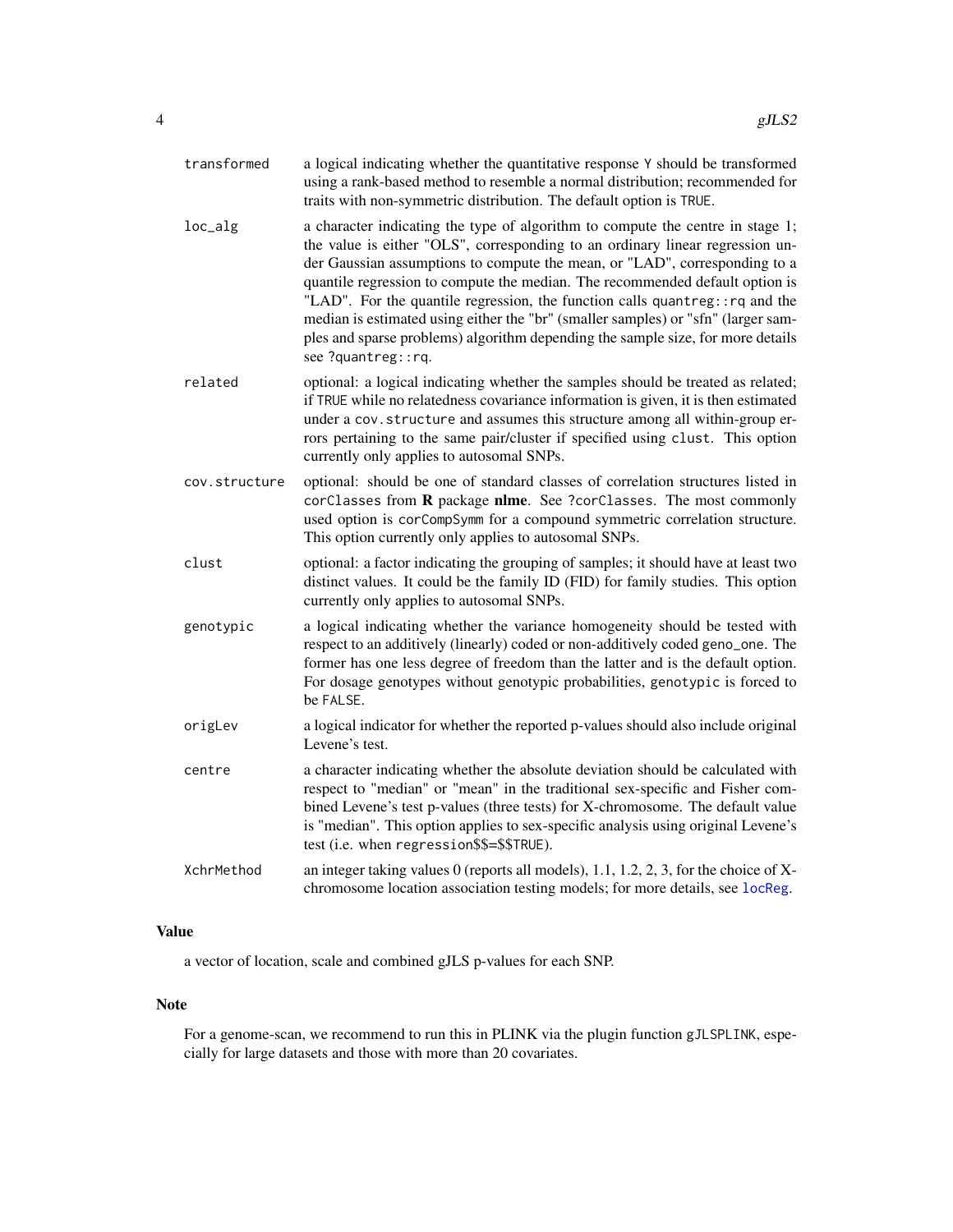<span id="page-4-0"></span>We highly recommend to quantile-normally transform Y for non-symmetrically distributed traits. This is typically done to avoid 'scale-effect' when the variance values tend to be proportional to mean values when stratified by GENO, as observed by Pare et al. (2010) and Yang et al. (2011).

For the moment, only quantitative trait Y is accepted as the subsequent generalized joint location scale (gJLS) analyses require the variance be calculated on quantitative traits. However, we are working on to include binary response for the generalized JLS analyses in the next update of gJLS.

#### Author(s)

Wei Q. Deng <deng@utstat.toronto.edu>, Lei Sun <sun@utstat.toronto.edu>

#### References

Soave D, Corvol H, Panjwani N, Gong J, Li W, Boëlle PY, Durie PR, Paterson AD, Rommens JM, Strug LJ, Sun L. (2015). A Joint Location-Scale Test Improves Power to Detect Associated SNPs, Gene Sets, and Pathways. *American Journal of Human Genetics*. 2015 Jul 2;97(1):125-38. doi: [10.1016/j.ajhg.2015.05.015.](https://doi.org/10.1016/j.ajhg.2015.05.015) PMID: 26140448; PMCID: PMC4572492.

#### Examples

```
N < - 1000genDAT < - rbinom(N, 2, 0.3)sex <- rbinom(N, 1, 0.5)+1
y \leftarrow \text{norm}(N)covar <- matrix(rnorm(N*10), ncol=10)
gJLS2(GENO=data.frame("SNP1" = genDAT, "aSNP1" = genDAT), SEX=sex, Y=y, COVAR=covar)
gJLS2(GENO=genDAT, SEX=sex, Y=y, COVAR=covar , Xchr=TRUE)
```
gJLS2s *generalized Joint-Location-Scale (gJLS) test with summary statistics*

#### **Description**

This function takes as input the gL and gS p-values for each SNP and combine to produce the gJLS p-values. It is used for genome-wide analysis where only the gL or gS p-values are available, caution should be exercised when combing gL and gS p-values obtained from separate datasets.

#### Usage

gJLS2s(gL, gS)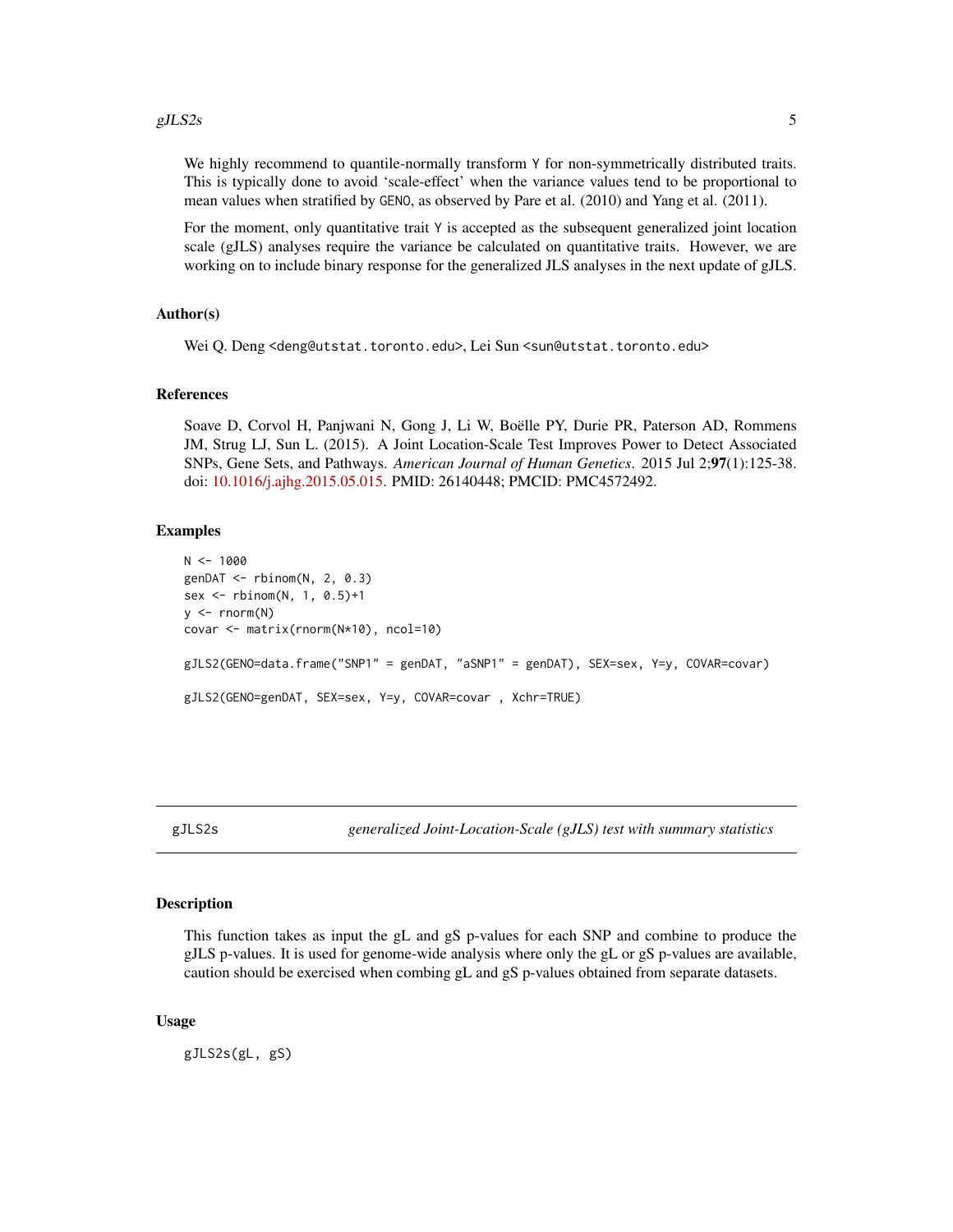#### Arguments

| gL | a vector of location p-values or a data.frame containing column names "SNP"<br>and " $\mathfrak{g}$ L". |
|----|---------------------------------------------------------------------------------------------------------|
| gS | a vector of scale p-values or a data.frame containing column names "SNP" and<br>"gS".                   |

#### Value

a vector of combined gJLS p-values for each SNP.

#### Note

For a genome-scan, we recommend to run this in PLINK via the plugin function gJLSPLINK, especially for large datasets and those with more than 20 covariates.

We highly recommend to quantile-normally transform Y for non-symmetrically distributed traits. This is typically done to avoid 'scale-effect' when the variance values tend to be proportional to mean values when stratified by GENO, as observed by Pare et al. (2010) and Yang et al. (2011).

For the moment, only quantitative trait Y is accepted as the subsequent generalized joint location scale (gJLS) analyses require the variance be calculated on quantitative traits. However, we are working on to include binary response for the generalized JLS analyses in the next update of gJLS.

#### Author(s)

Wei Q. Deng <deng@utstat.toronto.edu>, Lei Sun <sun@utstat.toronto.edu>

#### References

Soave D, Corvol H, Panjwani N, Gong J, Li W, Boëlle PY, Durie PR, Paterson AD, Rommens JM, Strug LJ, Sun L. (2015). A Joint Location-Scale Test Improves Power to Detect Associated SNPs, Gene Sets, and Pathways. *American Journal of Human Genetics*. 2015 Jul 2;97(1):125-38. doi: [10.1016/j.ajhg.2015.05.015.](https://doi.org/10.1016/j.ajhg.2015.05.015) PMID: 26140448; PMCID: PMC4572492.

#### Examples

 $gL < -$  data.frame("SNP" = paste("rs", 1:100, sep=""), "gL"=runif(100)) gS <- runif(100)  $gJLS2s(gL = gL, gS=gS)$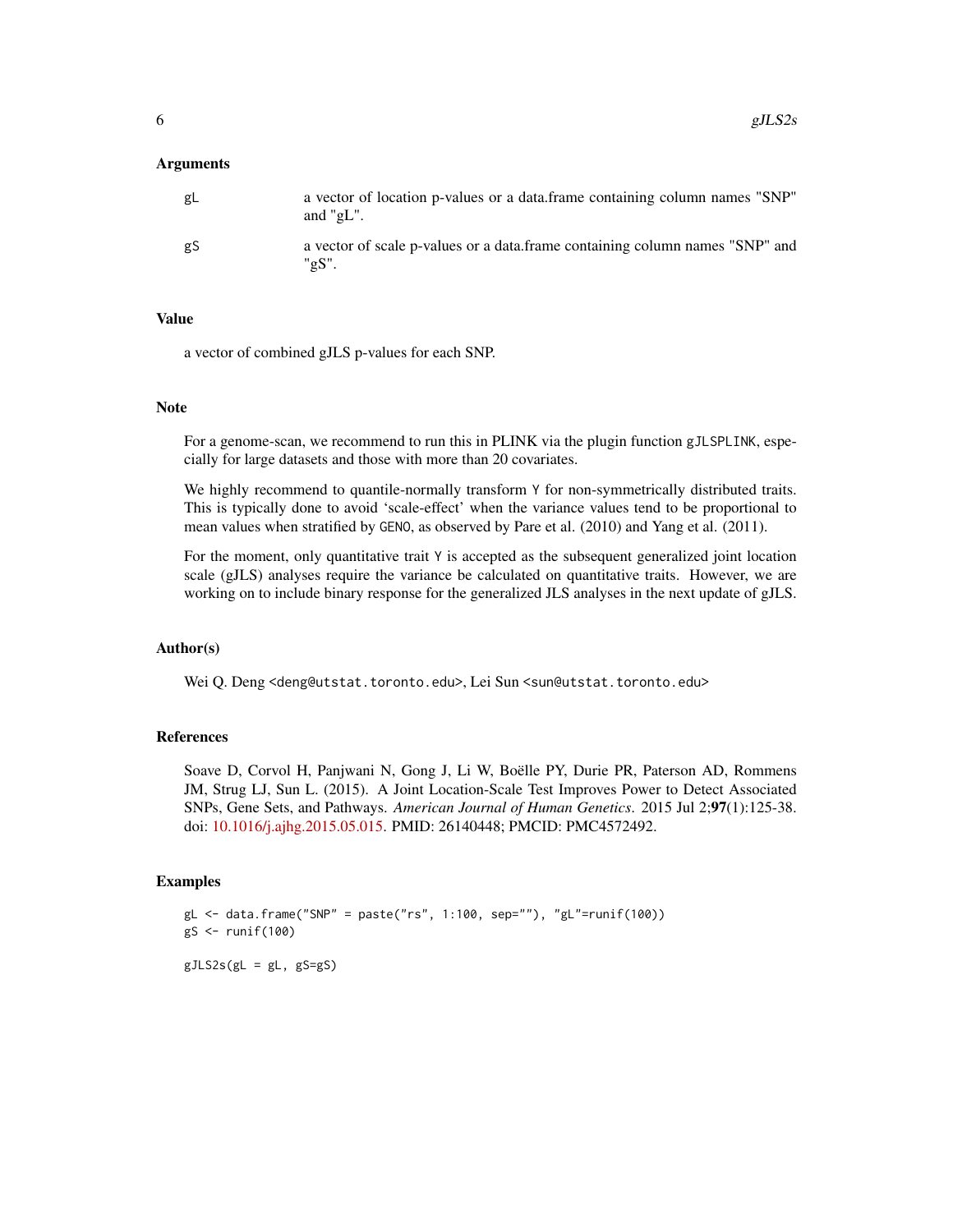<span id="page-6-0"></span>leveneRegA\_per\_SNP *The generalized Levene's test via a two-stage regression for variance homogeneity by SNP genotype (autosomes)*

#### Description

This function takes as input the genotype of a SNP (GENO), a quantitative trait (Y) in a sample population, and possibly additional covariates, such as principal components. The function returns the scale association *p*-values for each autosomal SNP using the generalized Levene's test.

#### Usage

```
leveneRegA_per_SNP(
 geno_one,
 Y,
 COVAR = NULL,transformed = TRUE,
  loc\_alg = "LAD",related = FALSE,cov.structure = "corCompSymm",
 clust = NULL,
 genotypic = FALSE
)
```

| geno_one    | the genotype of a biallelic SNP, must be a vector of $0, 1, 2$ 's coded for the num-<br>ber of reference allele. Alternatively, for imputed genotypes, it could be a ma-<br>trix/vector of dosage values, numerically between 0 and 2. The length/dimension<br>of geno_one should match that of Y, and/or SEX and COVAR.                                                                                                                                                                                                                                                                                    |
|-------------|-------------------------------------------------------------------------------------------------------------------------------------------------------------------------------------------------------------------------------------------------------------------------------------------------------------------------------------------------------------------------------------------------------------------------------------------------------------------------------------------------------------------------------------------------------------------------------------------------------------|
| Υ           | a vector of quantitative traits, such as human height.                                                                                                                                                                                                                                                                                                                                                                                                                                                                                                                                                      |
| COVAR       | optional: a vector or matrix of covariates that are used to reduce bias due to<br>confounding, such as age.                                                                                                                                                                                                                                                                                                                                                                                                                                                                                                 |
| transformed | a logical indicating whether the quantitative response Y should be transformed<br>using a rank-based method to resemble a normal distribution; recommended for<br>traits with non-symmetric distribution. The default option is TRUE.                                                                                                                                                                                                                                                                                                                                                                       |
| loc_alg     | a character indicating the type of algorithm to compute the centre in stage 1;<br>the value is either "OLS", corresponding to an ordinary linear regression un-<br>der Gaussian assumptions to compute the mean, or "LAD", corresponding to a<br>quantile regression to compute the median. The recommended default option is<br>"LAD". For the quantile regression, the function calls quantreg:: rq and the<br>median is estimated using either the "fn" (smaller samples) or "sfn" (larger sam-<br>ples and sparse problems) algorithm depending the sample size, for more details<br>see ?quantreg::rq. |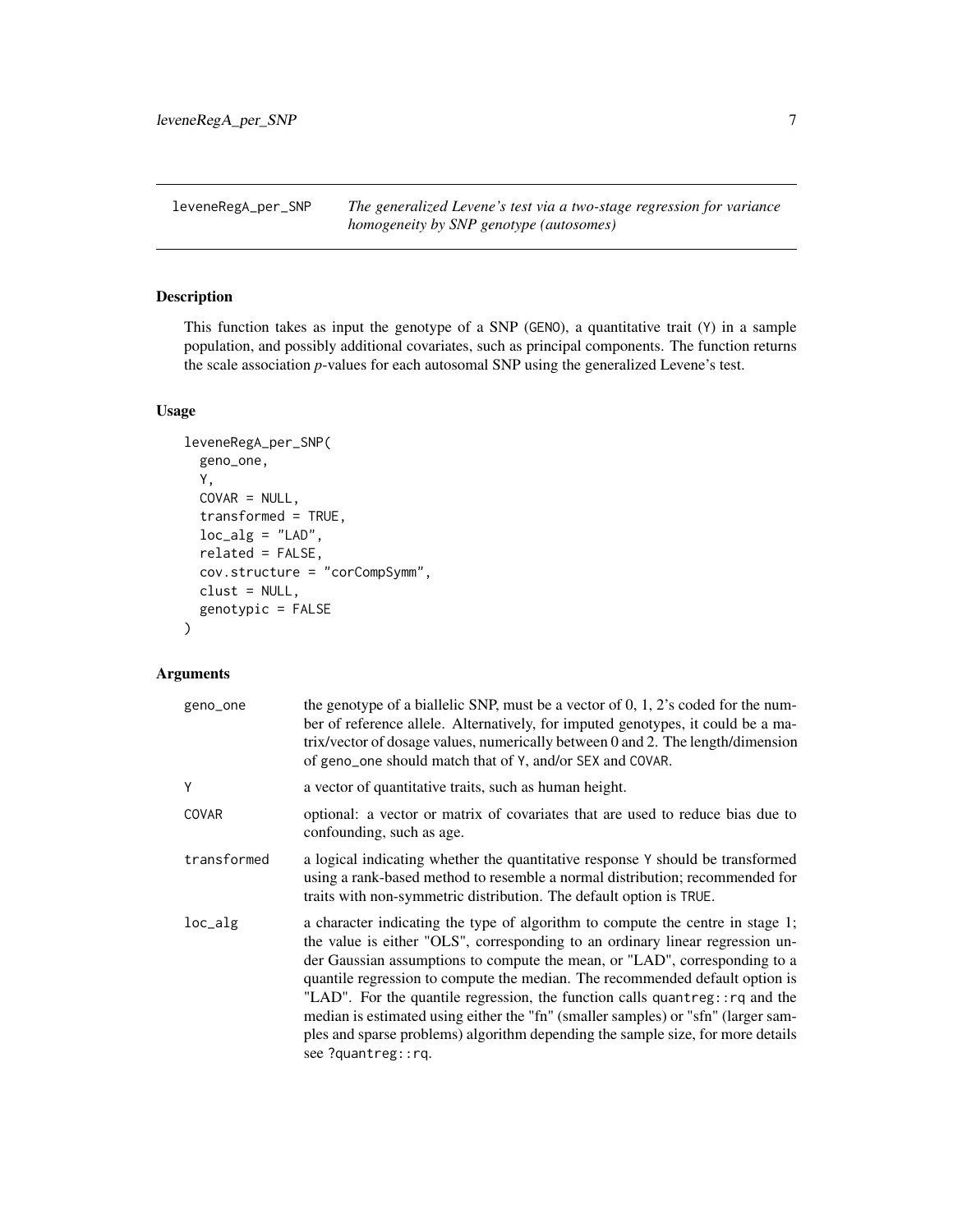| related       | optional: a logical indicating whether the samples should be treated as related;<br>if TRUE while no relatedness covariance information is given, it is then estimated<br>under a cov.structure and assumes this structure among all within-group er-<br>rors pertaining to the same pair/cluster if specified using clust. This option<br>currently only applies to autosomal SNPs. |
|---------------|--------------------------------------------------------------------------------------------------------------------------------------------------------------------------------------------------------------------------------------------------------------------------------------------------------------------------------------------------------------------------------------|
| cov.structure | optional: should be one of standard classes of correlation structures listed in<br>$cor\texttt{Classes}$ from <b>R</b> package <b>nlme</b> . See ?corClasses. The most commonly<br>used option is corCompSymm for a compound symmetric correlation structure.<br>This option currently only applies to autosomal SNPs.                                                               |
| clust         | optional: a factor indicating the grouping of samples; it should have at least two<br>distinct values. It could be the family ID (FID) for family studies. This option<br>currently only applies to autosomal SNPs.                                                                                                                                                                  |
| genotypic     | optional: a logical indicating whether the variance homogeneity should be tested<br>with respect to an additively (linearly) coded or non-additively coded geno_one.<br>The former has one less degree of freedom than the latter and is the default<br>option. For dosage data without genotypic probabilities, genotypic is forced to<br>be FALSE.                                 |

#### Value

Levene's test regression p-values for autosomal SNPs according to the model specified.

#### Note

We recommend to quantile-normally transform Y to avoid 'scale-effect' where the variance values tend to be proportional to mean values when stratified by geno\_one.

When the relatedness option is used, the computational time is expected to be longer for larger sample size ( $\$$ \$n > 1000\$\$), thus we recommend this option for smaller studies rather than large population based studies.

There is no explicit argument to supply SEX for autosomal SNPs, the user can choose to include the genetic sex of individuals as a column of the COVAR argument.

#### Author(s)

Wei Q. Deng <deng@utstat.toronto.edu>, Lei Sun <sun@utstat.toronto.edu>

#### References

Soave D, Sun L. (2017). A generalized Levene's scale test for variance heterogeneity in the presence of sample correlation and group uncertainty. *Biometrics*. 73(3):960-971. doi: [10.1111/biom.12651.](https://doi.org/10.1111/biom.12651) PMID: 28099998.

Gastwirth JL, Gel YR, Miao W. (2009). The Impact of Levene's Test of Equality of Variances on Statistical Theory and Practice." *Statistical Science*. 24(3) 343 - 360, doi: [10.1214/09STS301](https://doi.org/10.1214/09-STS301)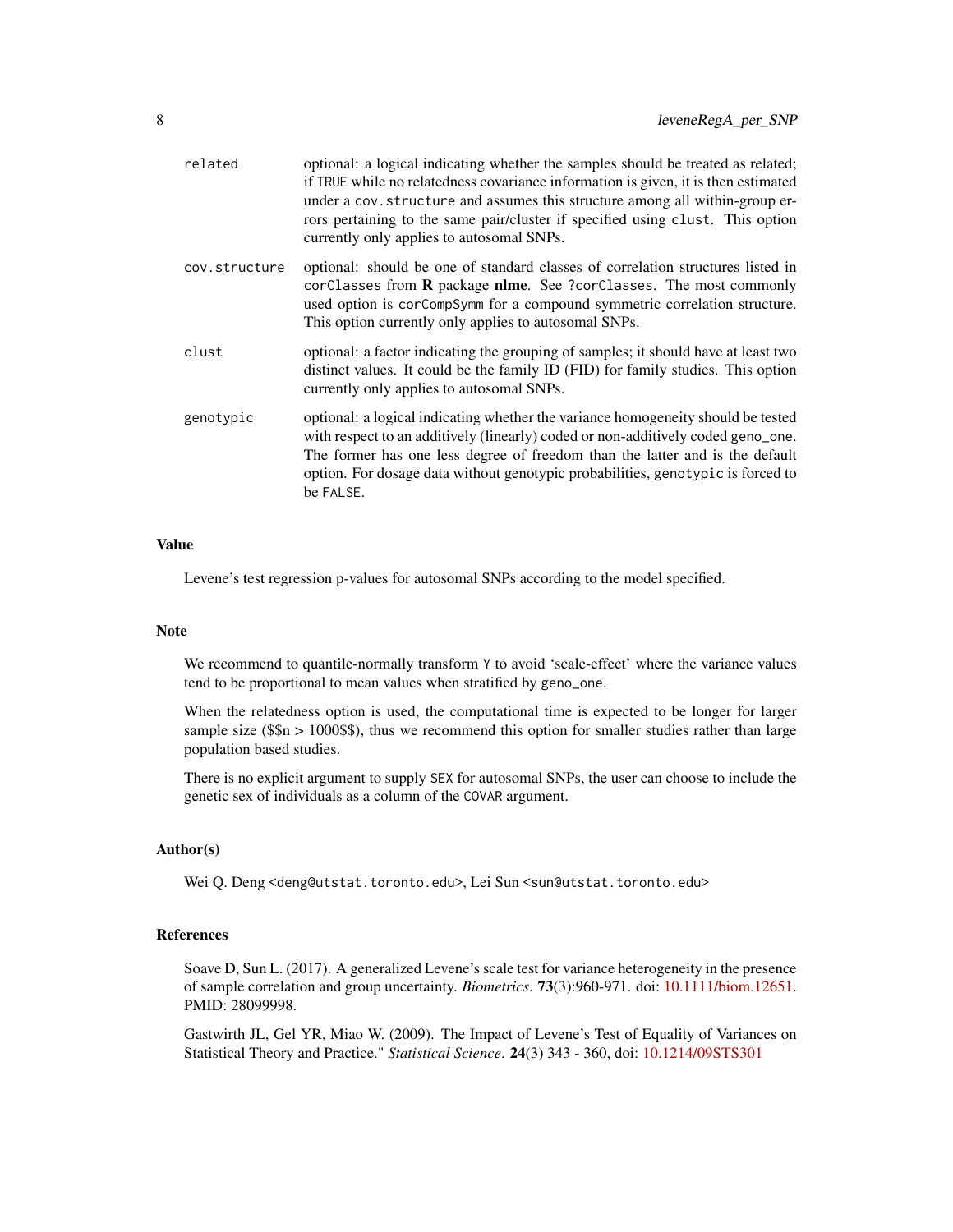#### <span id="page-8-0"></span>leveneRegX\_per\_SNP 9

#### Examples

```
N < - 100genDAT < - rbinom(N, 2, 0.3)Y \leftarrow \text{norm}(N)covar <- matrix(rnorm(N*10), ncol=10)
# vanilla example:
leveneRegA_per_SNP(geno_one=genDAT, Y=Y, COVAR=covar)
# relatedness samples:
leveneRegA_per_SNP(geno_one=genDAT, Y=Y, COVAR=covar,
related=TRUE)
leveneRegA_per_SNP(geno_one=genDAT, Y=Y, COVAR=covar,
related=TRUE, clust = factor(rbinom(N, 2, 0.6)))# dosage genotypes example:
library("MCMCpack")
a \le -0.3geno <- rbinom(N, 2, 0.3)
a \leftarrow 0.3 ## uncertainty
genPP <- rbind(rdirichlet(sum(geno==0),c(a,(1-a)/2,(1-a)/2)),
               rdirichlet(sum(geno==1),c((1-a)/2,a,(1-a)/2)),
               rdirichlet(sum(geno==2),c((1-a)/2,(1-a)/2,a)))
leveneRegA_per_SNP(geno_one=genPP, Y=Y, COVAR=covar)
leveneRegA_per_SNP(geno_one=genPP, Y=Y, COVAR=covar,
genotypic=TRUE)
# dosage and related samples:
leveneRegA_per_SNP(geno_one=genPP, Y=Y, COVAR=covar,
related=TRUE, clust = factor(rbinom(N, 1, 0.3)))
leveneRegA_per_SNP(geno_one=genPP, Y=Y, COVAR=covar,
related=TRUE, clust = factor(rbinom(N, 1, 0.3)), genotypic=TRUE)
```

| leveneRegX_per_SNP | Levene's regression tests for variance homogeneity by SNP genotype |  |
|--------------------|--------------------------------------------------------------------|--|
|                    | $(X-chromosome specific)$                                          |  |

#### Description

This function takes as input the genotype of a SNP (geno\_one), the genetic sex (SEX), a quantitative trait (Y) in a sample population, and possibly additional covariates, such as principal components. The function returns the scale association *p*-values for each X-chromosome SNP using the generalized Levene's test designed for X-chromosome biallelic markers.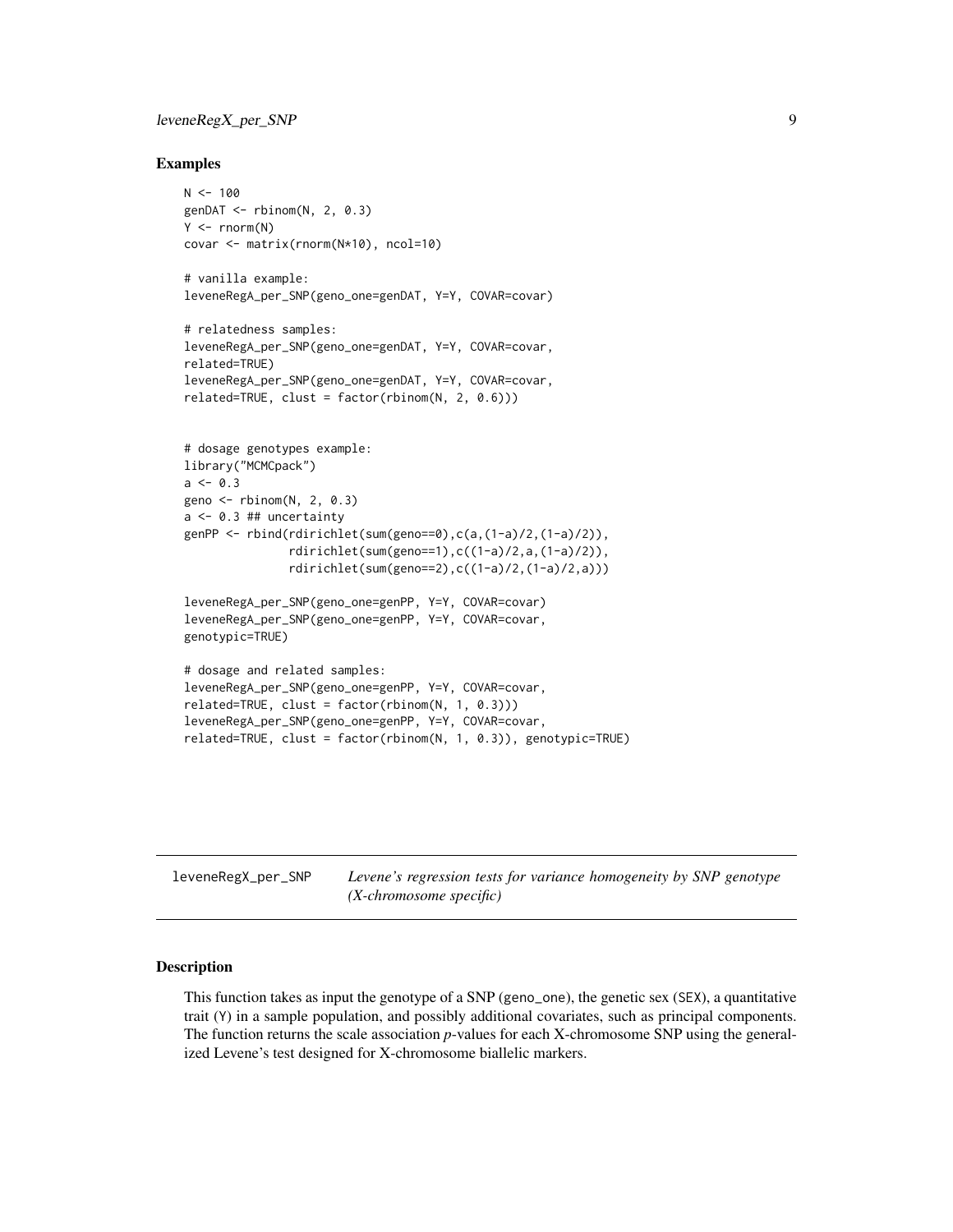#### Usage

```
leveneRegX_per_SNP(
  geno_one,
  SEX,
  Y,
  COVAR = NULL,genotypic = FALSE,
  transformed = TRUE,
  loc\_alg = "LAD"\mathcal{L}
```
#### Arguments

| geno_one    | the genotype of a biallelic SNP, must be a vector of $0, 1, 2$ 's coded for the num-<br>ber of reference allele. Alternatively, for imputed genotypes, it could be a ma-<br>trix/vector of dosage values, numerically between 0 and 2. The length/dimension<br>of geno_one should match that of Y, and/or SEX and COVAR.                                                                                                                                                                                                                                                                                    |
|-------------|-------------------------------------------------------------------------------------------------------------------------------------------------------------------------------------------------------------------------------------------------------------------------------------------------------------------------------------------------------------------------------------------------------------------------------------------------------------------------------------------------------------------------------------------------------------------------------------------------------------|
| <b>SEX</b>  | optional: the genetic sex of individuals in the sample population, must be a<br>vector of 1 and 2 following the default sex code is 1 for males and 2 for females<br>in PLINK.                                                                                                                                                                                                                                                                                                                                                                                                                              |
| Υ           | a vector of quantitative traits, such as human height.                                                                                                                                                                                                                                                                                                                                                                                                                                                                                                                                                      |
| COVAR       | optional: a vector or matrix of covariates that are used to reduce bias due to<br>confounding, such as age.                                                                                                                                                                                                                                                                                                                                                                                                                                                                                                 |
| genotypic   | optional: a logical indicating whether the variance homogeneity should be tested<br>with respect to an additively (linearly) coded or non-additively coded geno_one.<br>The former has one less degree of freedom than the latter and is the default<br>option. For dosage genotypes without genotypic probabilities, genotypic is<br>forced to be FALSE.                                                                                                                                                                                                                                                   |
| transformed | a logical indicating whether the quantitative response Y should be transformed<br>using a rank-based method to resemble a normal distribution; recommended for<br>traits with non-symmetric distribution. The default option is TRUE.                                                                                                                                                                                                                                                                                                                                                                       |
| loc_alg     | a character indicating the type of algorithm to compute the centre in stage 1;<br>the value is either "OLS", corresponding to an ordinary linear regression un-<br>der Gaussian assumptions to compute the mean, or "LAD", corresponding to a<br>quantile regression to compute the median. The recommended default option is<br>"LAD". For the quantile regression, the function calls quantreg:: rq and the<br>median is estimated using either the "fn" (smaller samples) or "sfn" (larger sam-<br>ples and sparse problems) algorithm depending the sample size, for more details<br>see ?quantreg::rq. |

#### Value

the Levene's test regression p-value according to the model specified.

#### Note

We recommend to quantile-normally transform Y to avoid 'scale-effect' where the variance values tend to be proportional to mean values when stratified by geno\_one.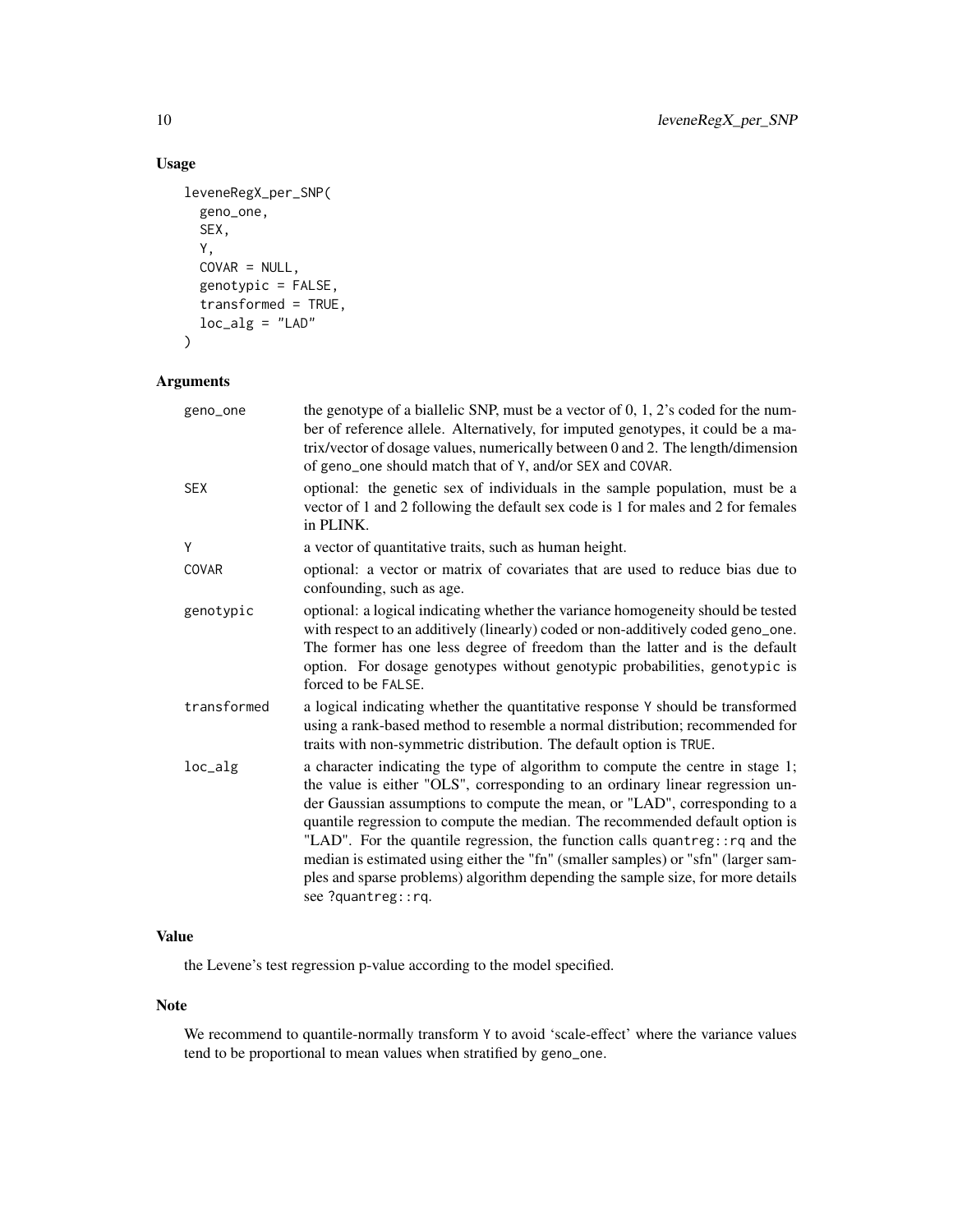#### <span id="page-10-0"></span>Author(s)

Wei Q. Deng <deng@utstat.toronto.edu>, Lei Sun <sun@utstat.toronto.edu>

#### References

Deng WQ, Mao S, Kalnapenkis A, Esko T, Magi R, Pare G, Sun L. (2019) Analytical strategies to include the X-chromosome in variance heterogeneity analyses: Evidence for trait-specific polygenic variance structure. *Genet Epidemiol*. 43(7):815-830. doi: [10.1002/gepi.22247.](https://doi.org/10.1002/gepi.22247) PMID:31332826.

Gastwirth JL, Gel YR, Miao W. (2009). The Impact of Levene's Test of Equality of Variances on Statistical Theory and Practice. *Statistical Science*. 24(3) 343-360, doi: [10.1214/09STS301.](https://doi.org/10.1214/09-STS301)

#### Examples

```
N < - 1000sex <- rbinom(N, 1, 0.5)+1
Y \leftarrow \text{rnorm}(N)genDAT <- NA
genDAT[sex==2] <- rbinom(sum(sex==2), 2, 0.3)
table(genDAT, sex)
genDAT[sex==1] <- rbinom(sum(sex==1), 1, 0.3)
table(genDAT, sex)
leveneRegX_per_SNP(geno_one=genDAT, SEX=sex, Y=Y)
leveneRegX_per_SNP(geno_one=genDAT, SEX=sex, Y=Y, genotypic=TRUE)
leveneRegX_per_SNP(geno_one=genDAT, SEX=sex, Y=Y, loc_alg="OLS")
```
leveneTests\_per\_SNP *Levene's test for variance homogeneity by SNP genotypes (sex-specific p-values)*

#### Description

This function takes as input the genotype of a SNP (geno\_one), the genetic sex (SEX), a quantitative trait (Y) in a sample population. The function then returns the variance heterogeneity *p*-values for each sex and the overall variance heterogeneity signal using Fisher's method by combining the sex-specific results.

#### Usage

```
leveneTests_per_SNP(
  geno_one,
  SEX = NULL,
 Y,
  centre = "median",
  transformed = TRUE
)
```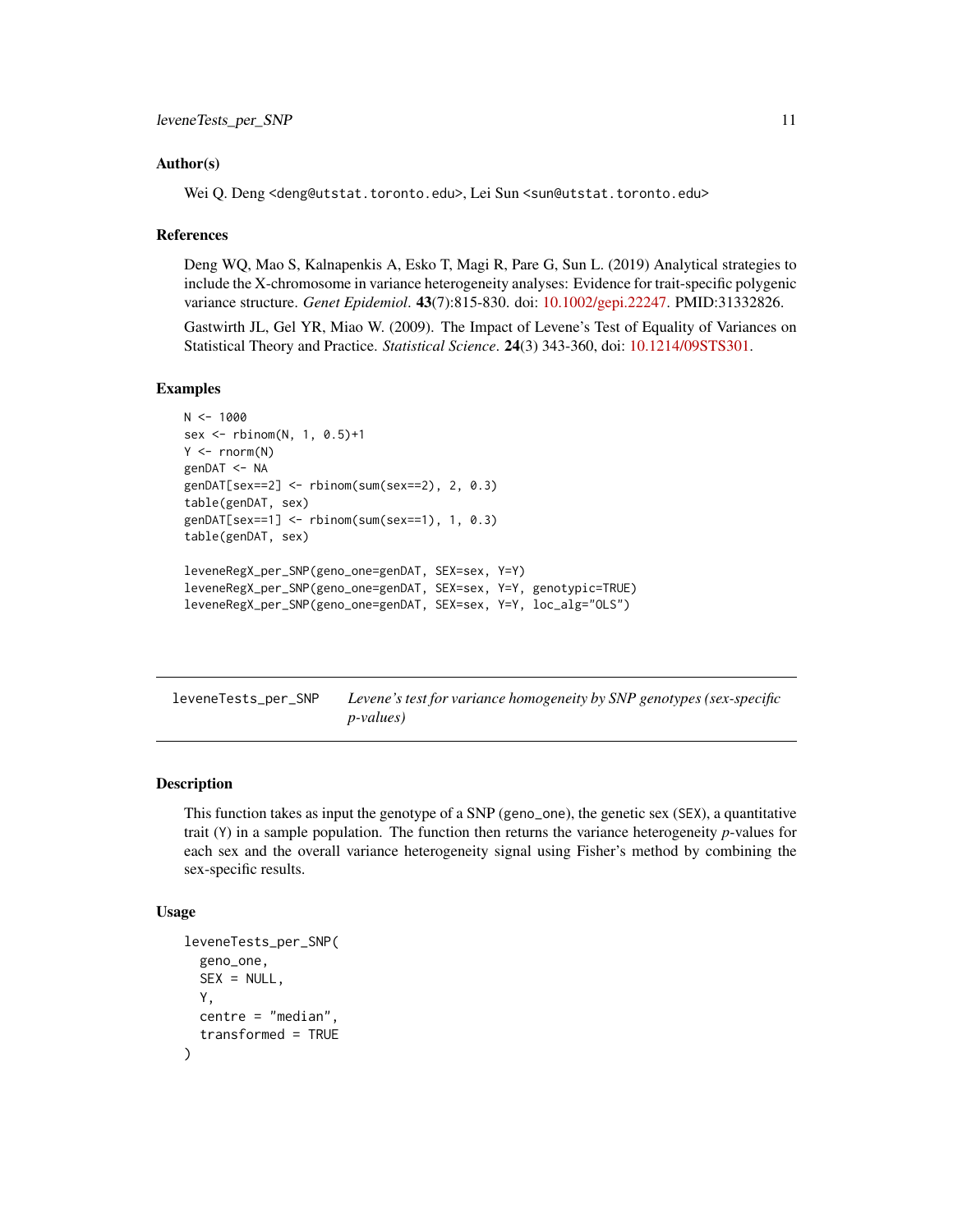#### **Arguments**

| geno_one    | the genotype of a bi-allelic SNP, must be a vector of $0, 1, 2$ 's coded for the num-<br>ber of reference allele. Alternatively, for imputed genotypes, it could be a ma-<br>trix/vector of dosage values, numerically between 0 and 2. The length/dimension<br>of geno_one should match that of Y, and/or SEX and COVAR. |
|-------------|---------------------------------------------------------------------------------------------------------------------------------------------------------------------------------------------------------------------------------------------------------------------------------------------------------------------------|
| <b>SEX</b>  | optional: the genetic sex of individuals in the sample population, must be a<br>vector of 1 and 2 following the default sex code is 1 for males and 2 for females<br>in PLINK.                                                                                                                                            |
| Y           | a vector of quantitative traits, such as human height.                                                                                                                                                                                                                                                                    |
| centre      | a character indicating whether the absolute deviation should be calculated with<br>respect to "median" or "mean", the default option is "median".                                                                                                                                                                         |
| transformed | a logical indicating whether the quantitative response Y should be transformed<br>using a rank-based method to resemble a normal distribution; recommended for<br>traits with non-symmetric distribution. The default option is TRUE.                                                                                     |

#### Value

a vector of Levene's test p-values according to levels specified by geno\_one in each sex and the Fisher's method to combine the sex-specific Levene's test *p*-values.

#### Note

We recommend to quantile-normally transform Y to avoid 'scale-effect' where the variance values tend to be proportional to mean values when stratified by G.

#### Author(s)

Wei Q. Deng <deng@utstat.toronto.edu>, Lei Sun <sun@utstat.toronto.edu>

#### References

Levene H. (1960) Robust tests for equality of variances. In *Contributions to Probability and Statistics: Essays in Honor of Harold Hotelling* eds:I. Olkin, S.G. Ghurye, W. Hoeffding, W.G. Madow & H.B.Mann, pp.278-292. Stanford: Stanford University Press.

#### Examples

```
N < -5000sex <- rbinom(N, 1, 0.5)+1
genDAT < - rbinom(N, 2, 0.3)y \le - rnorm(N);
genDAT[sex==2] <- rbinom(sum(sex==2), 1, 0.3)
table(genDAT, sex)
leveneTests_per_SNP(geno_one=genDAT, SEX=sex, Y=y^2, transform=TRUE)
genDAT[sex==2] <- rbinom(sum(sex==2), 1, 0.01)
table(genDAT, sex)
leveneTests_per_SNP(geno_one=genDAT, SEX=sex, Y=y^2, transform=FALSE)
```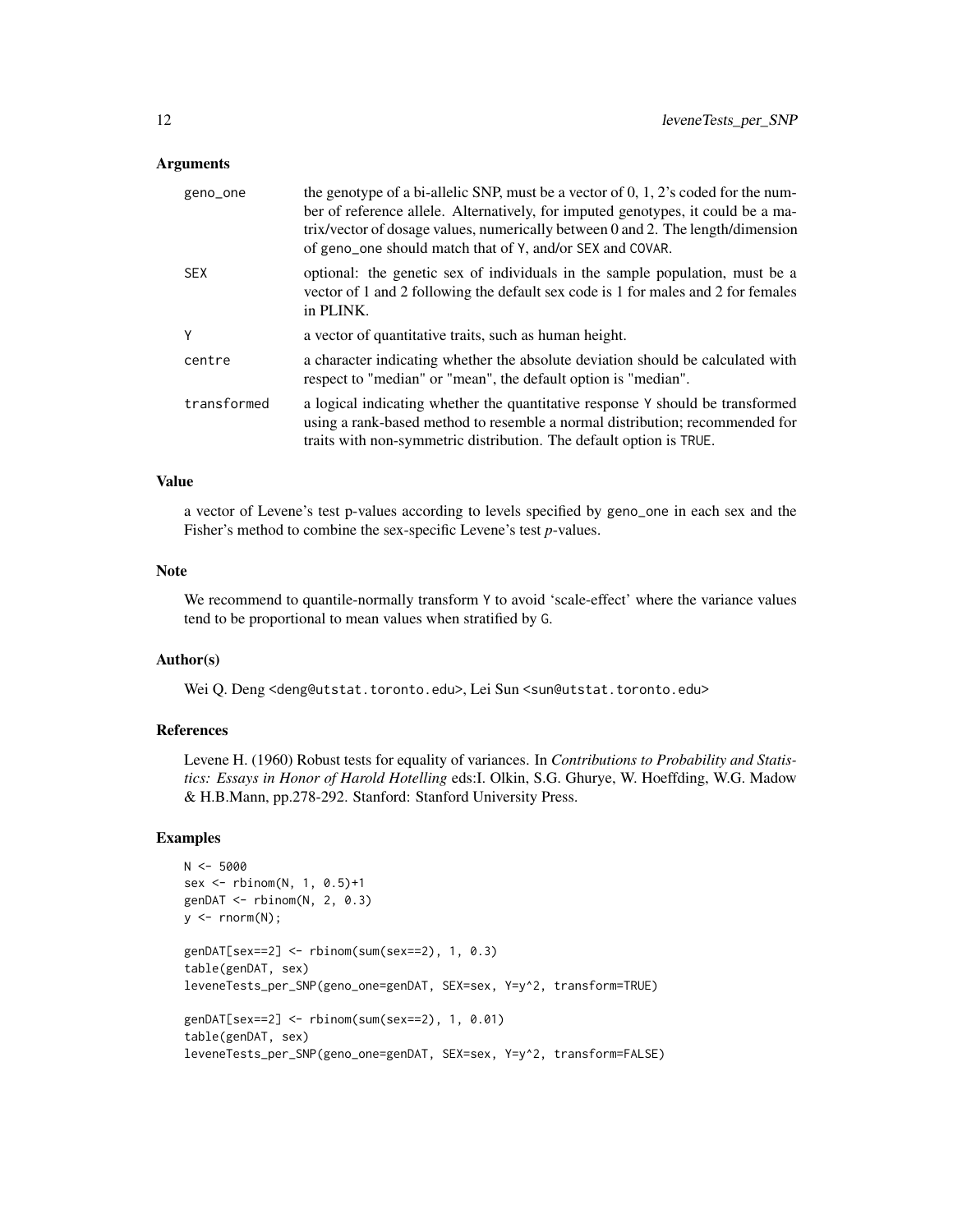#### <span id="page-12-0"></span> $l$ oc $Reg$  and  $l$  and  $l$  and  $l$  and  $l$  and  $l$  and  $l$  and  $l$  and  $l$  and  $l$  and  $l$  and  $l$  and  $l$  and  $l$  and  $l$  and  $l$  and  $l$  and  $l$  and  $l$  and  $l$  and  $l$  and  $l$  and  $l$  and  $l$  and  $l$  and  $l$  and  $l$  and

```
leveneTests_per_SNP(geno_one=rep(0, N), SEX=sex, Y=y^2, transform=TRUE)
leveneTests_per_SNP(geno_one=rep(0, N), Y=y^2, transform=TRUE)
```
<span id="page-12-1"></span>locReg *Location (mean-based association) test*

#### Description

This function takes as input the genotype of SNPs (GENO), the SEX (SEX), and a quantitative trait (Y) in a sample population, and possibly additional covariates, such as principal components. The function returns the location association *p*-values for each SNP.

#### Usage

```
locReg(
  GENO,
  Y,
  SEX = NULL,COVAR = NULL,Xchr = FALSE,
 XchrMethod = 3,
 transformed = FALSE,
  related = FALSE,
  cov.structure = "corCompSymm",
 clust = NULL
)
```

| <b>GENO</b> | a list of a genotype matrix/vector of SNPs, must contain values 0, 1, 2's coded<br>for the number of reference allele. Alternatively, for imputed genotypes, it<br>could either be a vector of dosage values between 0 and 2, or a list of matrix<br>of genotype probabilities, numerically between 0 and 1 for each genotype. The<br>length/dimension of GENO should match that of Y, and/or SEX and COVAR. |
|-------------|--------------------------------------------------------------------------------------------------------------------------------------------------------------------------------------------------------------------------------------------------------------------------------------------------------------------------------------------------------------------------------------------------------------|
| Y           | a numeric vector of quantitative trait, such as human height.                                                                                                                                                                                                                                                                                                                                                |
| <b>SEX</b>  | the genetic sex of individuals in the sample population, must be a vector of<br>1's and 2's following PLINK default coding, where males are coded as 1 and<br>females 2. Optional for analysis of autosomal SNPs, but required for X-<br>chromosome.                                                                                                                                                         |
| COVAR       | optional: a vector or a matrix of covariates, such as age or principal components.                                                                                                                                                                                                                                                                                                                           |
| Xchr        | a logical indicator for whether the analysis is for X-chromosome SNPs, if TRUE<br>then the following association testing model is used: $Y \sim G + G_D + S + G \times S$ ; with<br>p-value given by comparing $Y \sim G + S + G \times S$ vs. $Y \sim S$ (G is the additive coded<br>genotype; G_D is an indicator for female heterozygotes).                                                               |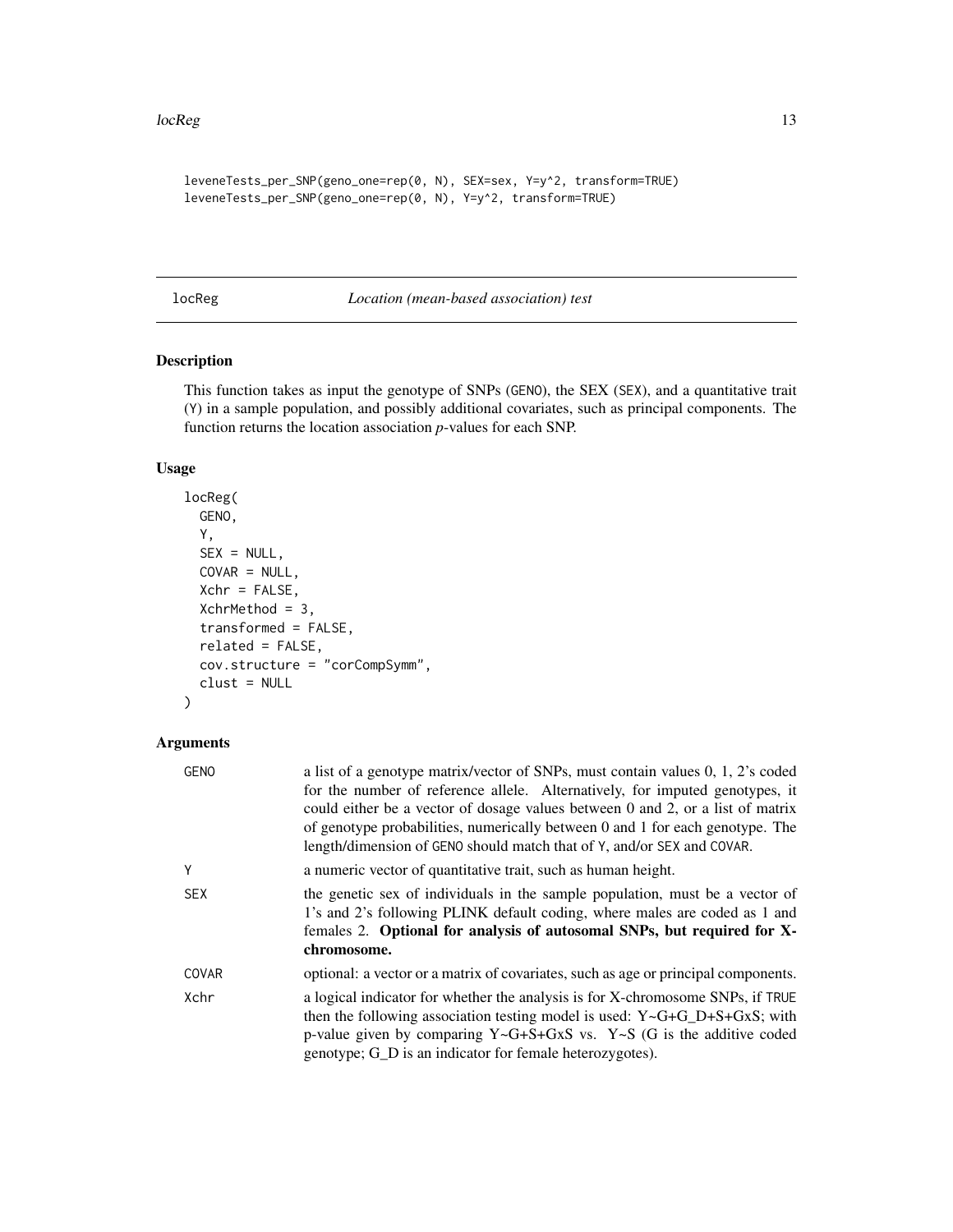| XchrMethod    | an integer taking values $0$ (reports all models), 1.1, 1.2, 2, 3, for the choice<br>of X-chromosome association testing models: model 1,1: $Y \sim G$ (females only)<br>model 1.2: $Y \sim G$ (males only) model 2: $Y \sim G + S + G \times S$ ex; with p-value given<br>by comparing Y~G+Sex+GxSex vs. Y~Sex (the additively coded G is robust<br>to X-chromosome inactivation uncertainty). This is also the option for dosage<br>genotypes. model 3 (recommended): Y~G+G_D+S+GxSex; with p-value given<br>by comparing $Y \sim G + G_D + Sex + GxSex$ vs. $Y \sim Sex(G_D)$ is an indicator for<br>female heterozygotes, this model is robust to X-chromosome inactivation un-<br>certainty and skewed inactivation). For imputed data in the form of genotypic<br>probabilities, the model becomes: $Y \sim G1 + G2 + G1xSex + Sex$ , where G1 and<br>G2 are the genotypic probabilities for the heterozygote and alternative allele<br>homozygote. |
|---------------|-----------------------------------------------------------------------------------------------------------------------------------------------------------------------------------------------------------------------------------------------------------------------------------------------------------------------------------------------------------------------------------------------------------------------------------------------------------------------------------------------------------------------------------------------------------------------------------------------------------------------------------------------------------------------------------------------------------------------------------------------------------------------------------------------------------------------------------------------------------------------------------------------------------------------------------------------------------|
| transformed   | a logical indicating whether the quantitative response Y should be transformed<br>using a rank-based method to resemble a normal distribution; recommended for<br>traits with non-symmetric distribution. The default option is FALSE.                                                                                                                                                                                                                                                                                                                                                                                                                                                                                                                                                                                                                                                                                                                    |
| related       | optional: a logical indicating whether the samples should be treated as related;<br>if TRUE while no relatedness covariance information is given, it is then estimated<br>under a cov.structure and assumes this structure among all within-group er-<br>rors pertaining to the same pair/cluster if specified using clust. This option<br>currently only applies to autosomal SNPs.                                                                                                                                                                                                                                                                                                                                                                                                                                                                                                                                                                      |
| cov.structure | optional: should be one of standard classes of correlation structures listed in<br>corClasses from <b>R</b> package <b>nlme</b> . See ?corClasses. The most commonly<br>used option is corCompSymm for a compound symmetric correlation structure.<br>This option currently only applies to autosomal SNPs.                                                                                                                                                                                                                                                                                                                                                                                                                                                                                                                                                                                                                                               |
| clust         | optional: a factor indicating the grouping of samples; it should have at least two<br>distinct values. It could be the family ID (FID) for family studies. This option<br>currently only applies to autosomal SNPs.                                                                                                                                                                                                                                                                                                                                                                                                                                                                                                                                                                                                                                                                                                                                       |

#### Value

a vector of location association *p*-values for each SNP.

#### Note

The choice to use a rank-based inverse normal transformation is left to the user's discretion. See XXX for a discussion on the pros and cons of quantile transformation with respect to location association.

For X-chromosome markers, when the samples consist entirely of females or males, we report only results from model 1, regardless of the XchrMethod option.

#### Author(s)

Wei Q. Deng <deng@utstat.toronto.edu>, Lei Sun <sun@utstat.toronto.edu>

#### References

Chen B, Craiu RV, Sun L. (2020) Bayesian model averaging for the X-chromosome inactivation dilemma in genetic association study. *Biostatistics*. 21(2):319-335. doi: [10.1093/biostatistics/](https://doi.org/10.1093/biostatistics/kxy049) [kxy049.](https://doi.org/10.1093/biostatistics/kxy049) PMID: 30247537.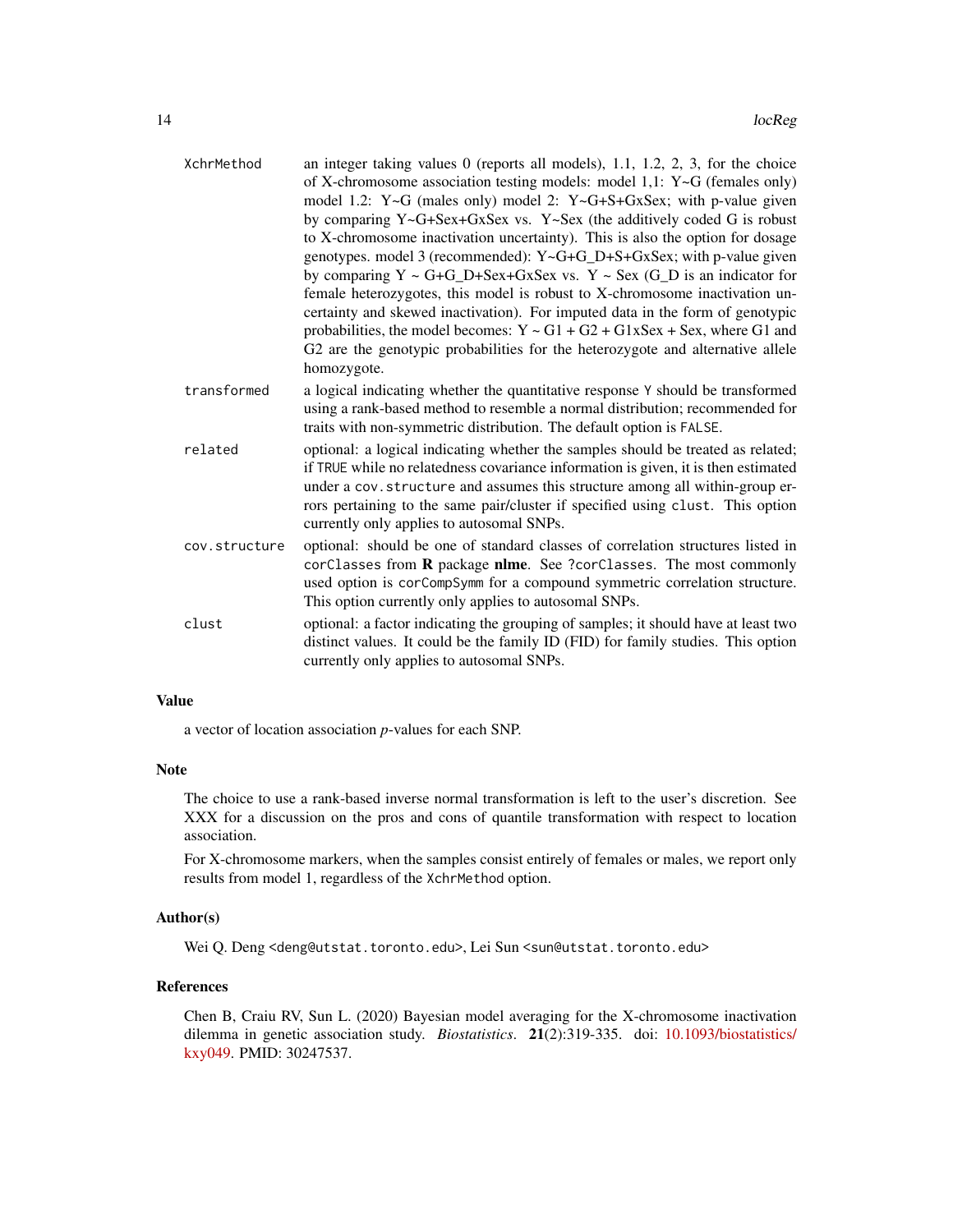#### <span id="page-14-0"></span>scaleReg  $\qquad \qquad \qquad 15$

Chen B, Craiu RV, Strug LJ, Sun L. (2021) The X factor: A robust and powerful approach to Xchromosome-inclusive whole-genome association studies. *Genetic Epidemiology*. doi: [10.1002/](https://doi.org/10.1002/gepi.22422) [gepi.22422.](https://doi.org/10.1002/gepi.22422) PMID: 34224641.

#### Examples

```
N < - 100genDAT < - rbinom(N, 2, 0.3)sex <- rbinom(N, 1, 0.5)+1
y \le - rnorm(N)COVAR <- matrix(rnorm(N*10), ncol=10)
locReg(GENO=genDAT, SEX=sex, Y=y, COVAR=COVAR)
# correlated example:
library("MASS")
yy <- mvrnorm(1, mu= rep(0, N), Sigma = matrix(0.3, N, N) + diag(0.7, N))
locReg(GENO=list("SNP1"= genDAT, "SNP2" = genDAT[sample(1:100)]),
SEX=sex, Y=as.numeric(yy), COVAR=COVAR, related = TRUE,
clust = rep(1, 100)# sibpair example:
pairedY <- mvrnorm(N/2,rep(0,2),matrix(c(1,0.2,0.2,1), 2))
yy <- c(pairedY[,1], pairedY[,2])
locReg(GENO=list("SNP1"= genDAT, "SNP2" = genDAT[sample(1:100)]),
SEX=sex, Y=as.numeric(yy), COVAR=COVAR, related = TRUE,
clust = rep(c(1:50), 2))# Xchr data example:
genDAT1 <- rep(NA, N)
genDAT1[sex==1] <- rbinom(sum(sex==1), 1, 0.5)
genDAT1[sex==2] <-rbinom(sum(sex==2), 2, 0.5)
locReg(GENO=genDAT1, SEX=sex, Y=y, COVAR=COVAR, Xchr=TRUE)
```
scaleReg *Scale (variance-based association) test*

#### Description

This function takes as input the genotype of SNPs (GENO), the SEX (SEX), and a quantitative trait (Y) in a sample population, and possibly additional covariates, such as principal components. The function returns the scale association *p*-values for each SNP.

#### Usage

scaleReg( GENO, Y,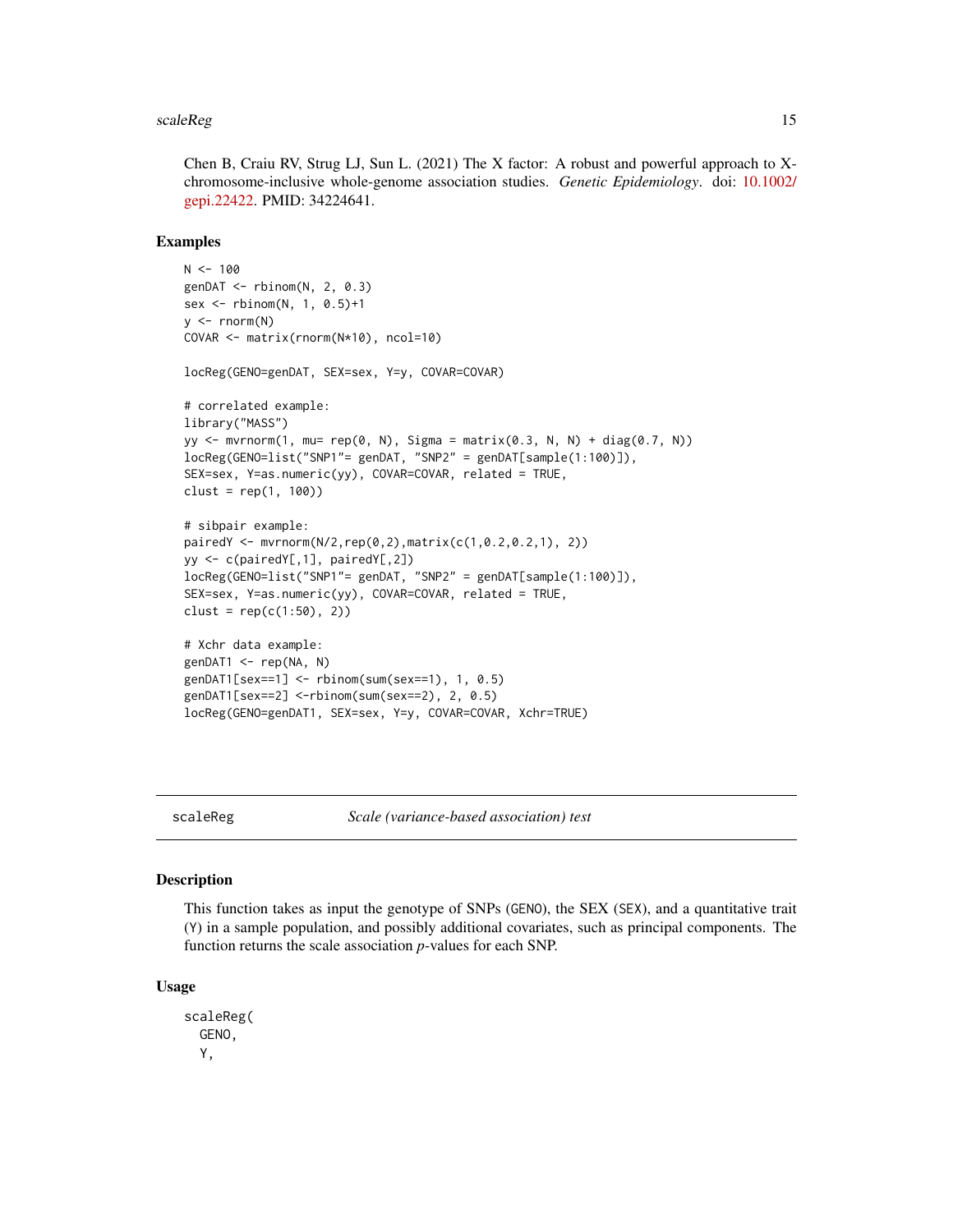#### 16 scaleReg and the state of the state of the state of the state of the state of the state of the state of the state of the state of the state of the state of the state of the state of the state of the state of the state o

```
COVAR = NULL,SEX = NULL,Xchr = FALSE,transformed = FALSE,
 loc\_alg = "LAD",related = FALSE,
 cov.structure = "corCompSymm",
 clust = NULL,
 genotypic = FALSE,
 origLev = FALSE,
 centre = "median"
\mathcal{L}
```

| <b>GENO</b>   | a list of a genotype matrix/vector of SNPs, must contain values 0, 1, 2's coded<br>for the number of reference allele. Alternatively, for imputed genotypes, it<br>could either be a vector of dosage values between 0 and 2, or a list of matrix<br>of genotype probabilities, numerically between 0 and 1 for each genotype. The<br>length/dimension of GENO should match that of Y, and/or SEX and COVAR.                                                                                                                                                                                                |
|---------------|-------------------------------------------------------------------------------------------------------------------------------------------------------------------------------------------------------------------------------------------------------------------------------------------------------------------------------------------------------------------------------------------------------------------------------------------------------------------------------------------------------------------------------------------------------------------------------------------------------------|
| Y             | a vector of quantitative traits, such as human height.                                                                                                                                                                                                                                                                                                                                                                                                                                                                                                                                                      |
| COVAR         | optional: a vector or matrix of covariates that are used to reduce bias due to<br>confounding, such as age.                                                                                                                                                                                                                                                                                                                                                                                                                                                                                                 |
| <b>SEX</b>    | optional: the genetic sex of individuals in the sample population, must be a<br>vector of 1 and 2 following the default sex code is 1 for males and 2 for females<br>in PLINK.                                                                                                                                                                                                                                                                                                                                                                                                                              |
| Xchr          | a logical indicator for whether the analysis is for X-chromosome SNPs.                                                                                                                                                                                                                                                                                                                                                                                                                                                                                                                                      |
| transformed   | a logical indicating whether the quantitative response Y should be transformed<br>using a rank-based method to resemble a normal distribution; recommended for<br>traits with non-symmetric distribution. The default option is FALSE.                                                                                                                                                                                                                                                                                                                                                                      |
| $loc_alg$     | a character indicating the type of algorithm to compute the centre in stage 1;<br>the value is either "OLS", corresponding to an ordinary linear regression un-<br>der Gaussian assumptions to compute the mean, or "LAD", corresponding to a<br>quantile regression to compute the median. The recommended default option is<br>"LAD". For the quantile regression, the function calls quantreg:: rq and the<br>median is estimated using either the "br" (smaller samples) or "sfn" (larger sam-<br>ples and sparse problems) algorithm depending the sample size, for more details<br>see ?quantreg::rq. |
| related       | optional: a logical indicating whether the samples should be treated as related;<br>if TRUE while no relatedness covariance information is given, it is then estimated<br>under a cov. structure and assumes this structure among all within-group er-<br>rors pertaining to the same pair/cluster if specified using clust. This option<br>currently only applies to autosomal SNPs.                                                                                                                                                                                                                       |
| cov.structure | optional: should be one of standard classes of correlation structures listed in<br>corClasses from R package nlme. See ?corClasses. The most commonly<br>used option is corCompSymm for a compound symmetric correlation structure.<br>This option currently only applies to autosomal SNPs.                                                                                                                                                                                                                                                                                                                |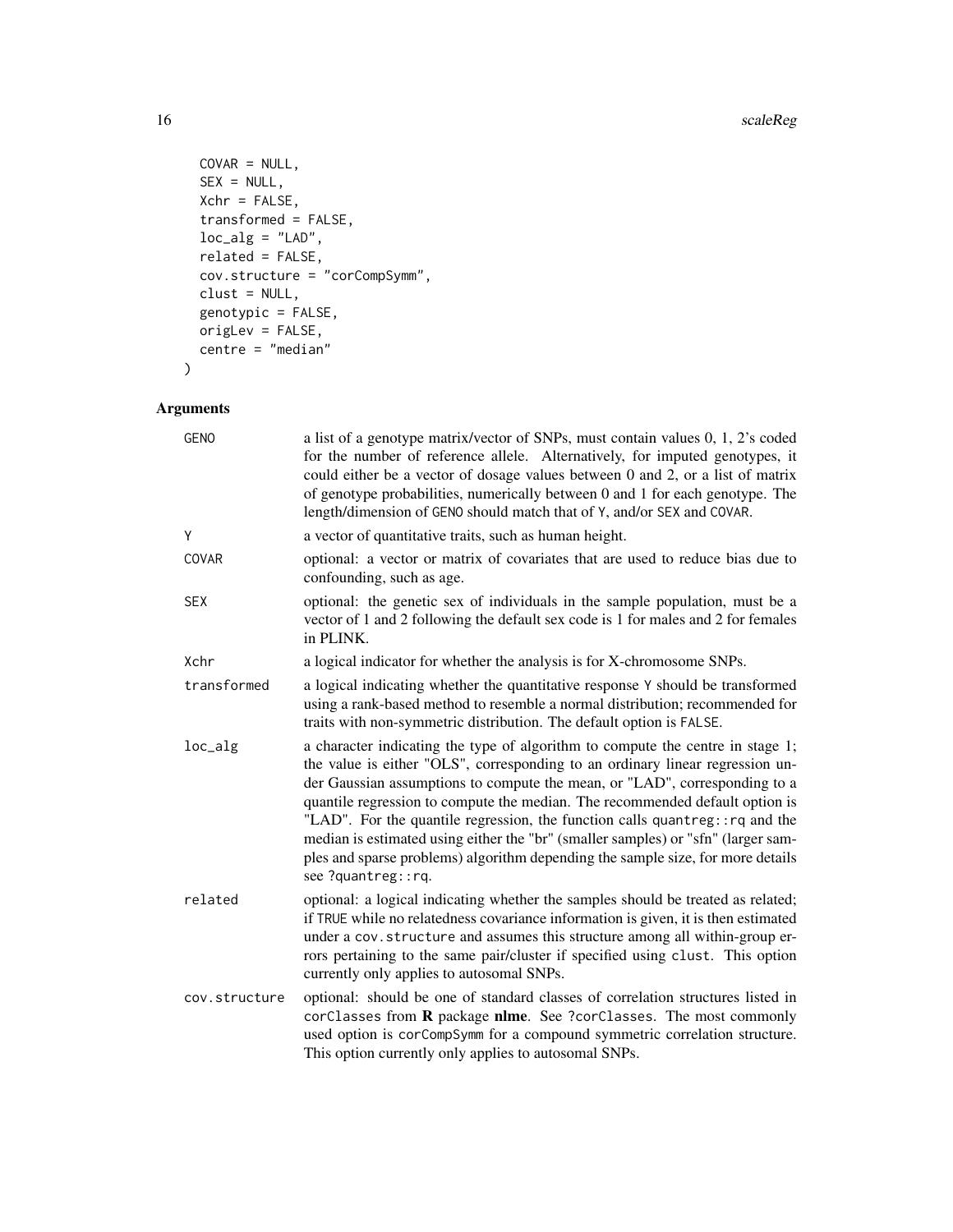#### $scaleReg$  and the contract of the contract of the contract of the contract of the contract of the contract of the contract of the contract of the contract of the contract of the contract of the contract of the contract of the

| clust     | optional: a factor indicating the grouping of samples; it should have at least two<br>distinct values. It could be the family ID (FID) for family studies. This option<br>currently only applies to autosomal SNPs.                                                                                                                                                                  |
|-----------|--------------------------------------------------------------------------------------------------------------------------------------------------------------------------------------------------------------------------------------------------------------------------------------------------------------------------------------------------------------------------------------|
| genotypic | a logical indicating whether the variance homogeneity should be tested with<br>respect to an additively (linearly) coded or non-additively coded geno_one. The<br>former has one less degree of freedom than the latter and is the default option.<br>For dosage genotypes without genotypic probabilities, genotypic is forced to<br>be FALSE.                                      |
| origLev   | a logical indicator for whether the reported p-values should also include original<br>Levene's test.                                                                                                                                                                                                                                                                                 |
| centre    | a character indicating whether the absolute deviation should be calculated with<br>respect to "median" or "mean" in the traditional sex-specific and Fisher com-<br>bined Levene's test p-values (three tests) for X-chromosome. The default value<br>is "median". This option applies to sex-specific analysis using original Levene's<br>test (i.e. when regression\$\$=\$\$TRUE). |

#### Value

a vector of Levene's test regression p-values according to the models specified.

#### Note

We recommend to quantile-normally transform Y to avoid 'scale-effect' where the variance values tend to be proportional to mean values when stratified by GENO.

#### Author(s)

Wei Q. Deng <deng@utstat.toronto.edu>, Lei Sun <sun@utstat.toronto.edu>

#### References

Deng WQ, Mao S, Kalnapenkis A, Esko T, Magi R, Pare G, Sun L. (2019) Analytical strategies to include the X-chromosome in variance heterogeneity analyses: Evidence for trait-specific polygenic variance structure. *Genet Epidemiol*. 43(7):815-830. doi: [10.1002/gepi.22247.](https://doi.org/10.1002/gepi.22247) PMID:31332826.

Gastwirth JL, Gel YR, Miao W. (2009). The Impact of Levene's Test of Equality of Variances on Statistical Theory and Practice." *Statistical Science*. 24(3) 343-360, doi: [10.1214/09STS301.](https://doi.org/10.1214/09-STS301)

Soave D, Sun L. (2017). A generalized Levene's scale test for variance heterogeneity in the presence of sample correlation and group uncertainty. *Biometrics*. 73(3):960-971. doi: [10.1111/biom.12651.](https://doi.org/10.1111/biom.12651) PMID:28099998.

#### Examples

```
N < - 1000genoDAT \leq rbinom(N, 2, 0.3)
sex <- rbinom(N, 1, 0.5)+1
Y \leftarrow \text{rnorm}(N)covar <- matrix(rnorm(N*10), ncol=10)
```
# vanilla example: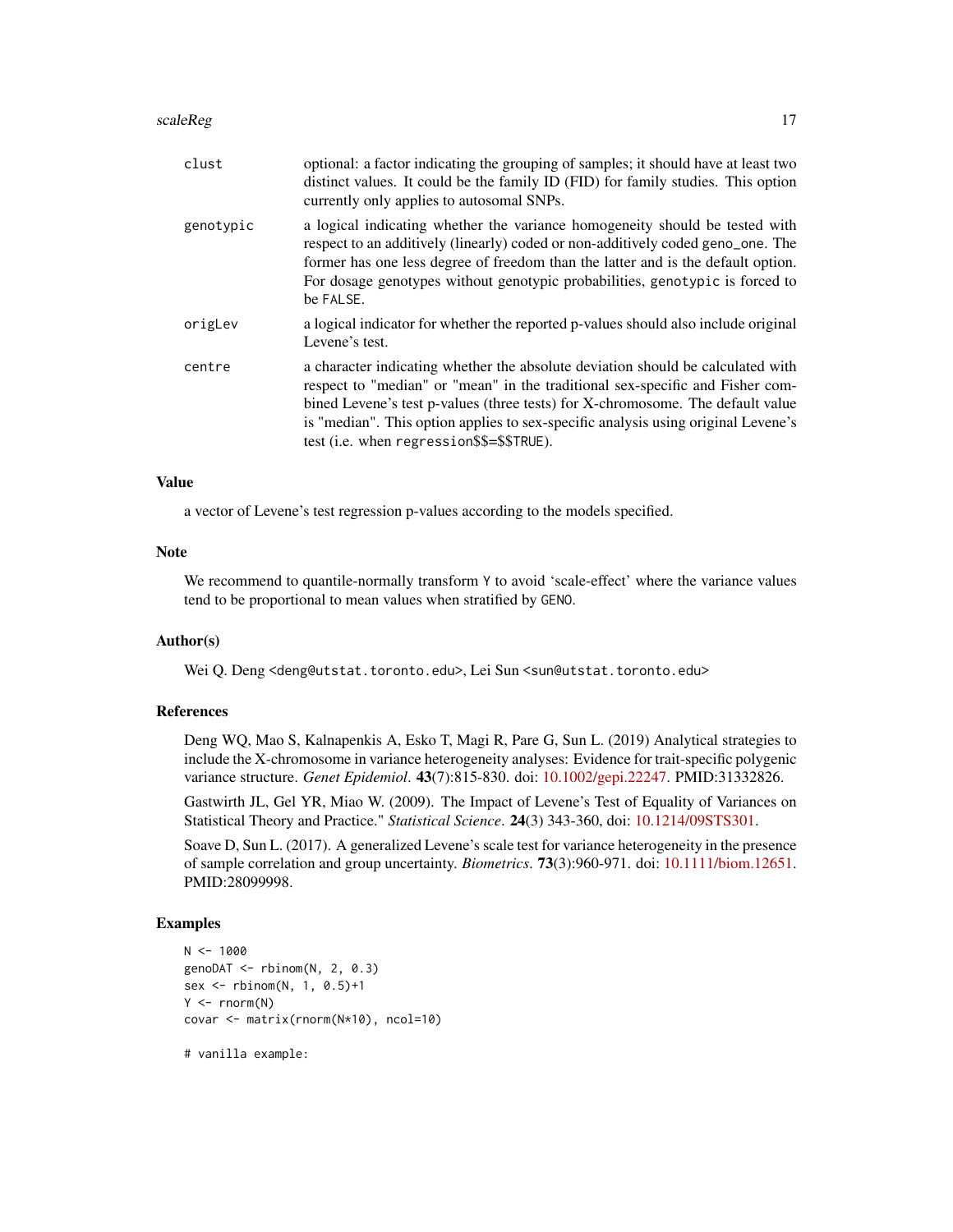```
scaleReg(GENO=list(genoDAT, genoDAT), Y=Y, COVAR=covar)
scaleReg(GENO=list(genoDAT, genoDAT), Y=Y, COVAR=covar, genotypic=TRUE)
scaleReg(GENO=list(genoDAT, genoDAT), Y=Y, COVAR=covar, origLev = TRUE)
scaleReg(GENO=list(genoDAT, genoDAT), Y=Y, COVAR=covar, origLev = TRUE, SEX=sex)
```